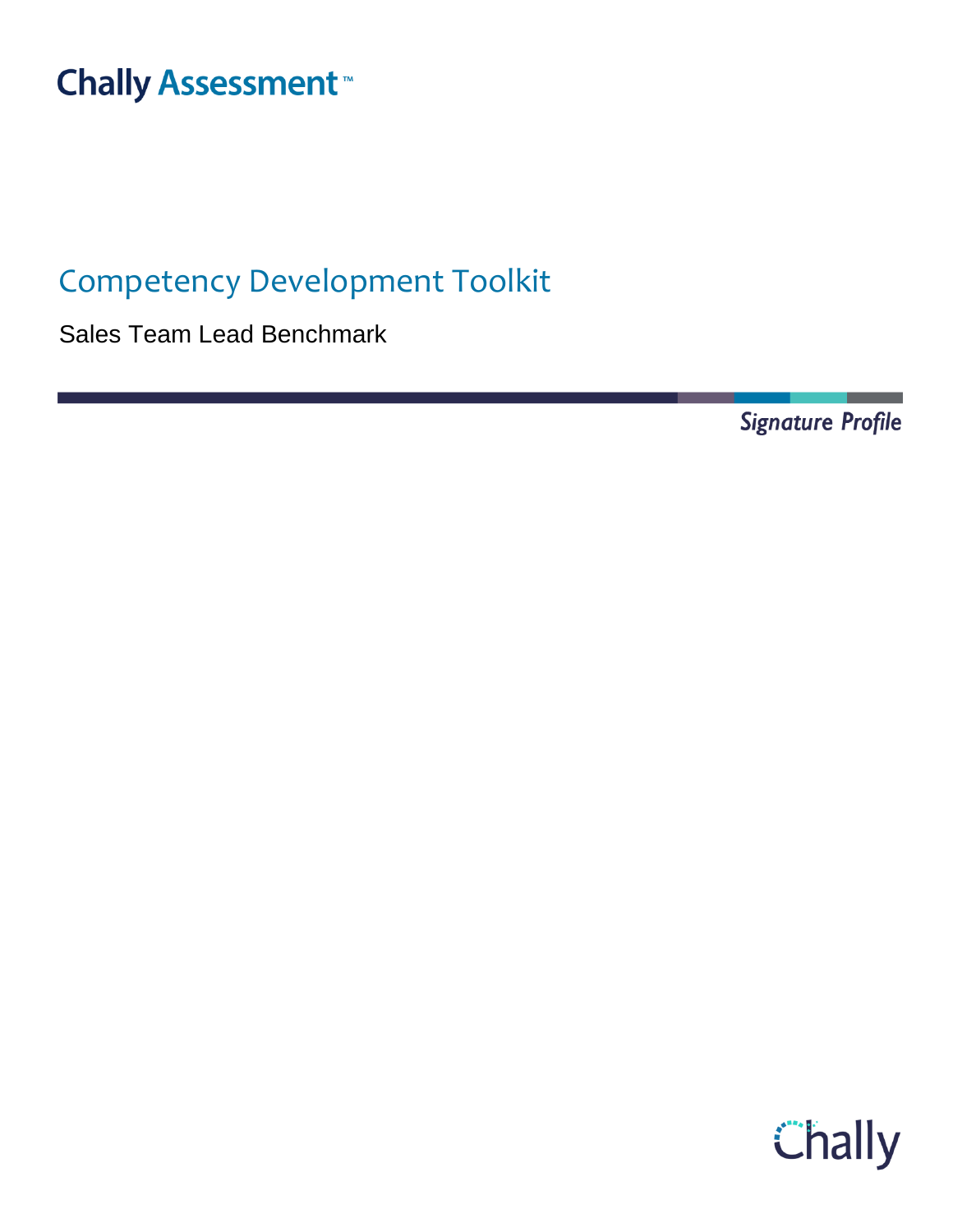### Benchmark Profile Description

The Sales Team Lead role consists of both supervisory and sales responsibilities. They supervise a team of sellers, while carrying their own book of business. In some organizations, team leaders are considered "supersalespeople." They typically do not have responsibility for hiring and performance management but serve as the first point of contact for seller questions and day-to-day support.

### Predictive Competencies

- Continuously Develops Sales Leads
- Uses Standard Discovery Questions to Qualify Prospects
- Makes Persuasive Presentations
- Commits Extra Effort to Ensure Success
- Advocates for Customers to Drive Results
- Adapts Sales Approach to Match Buyer Motivations
- Proactively Mentors and Supports Others
- Coaches Others and Provides Timely Feedback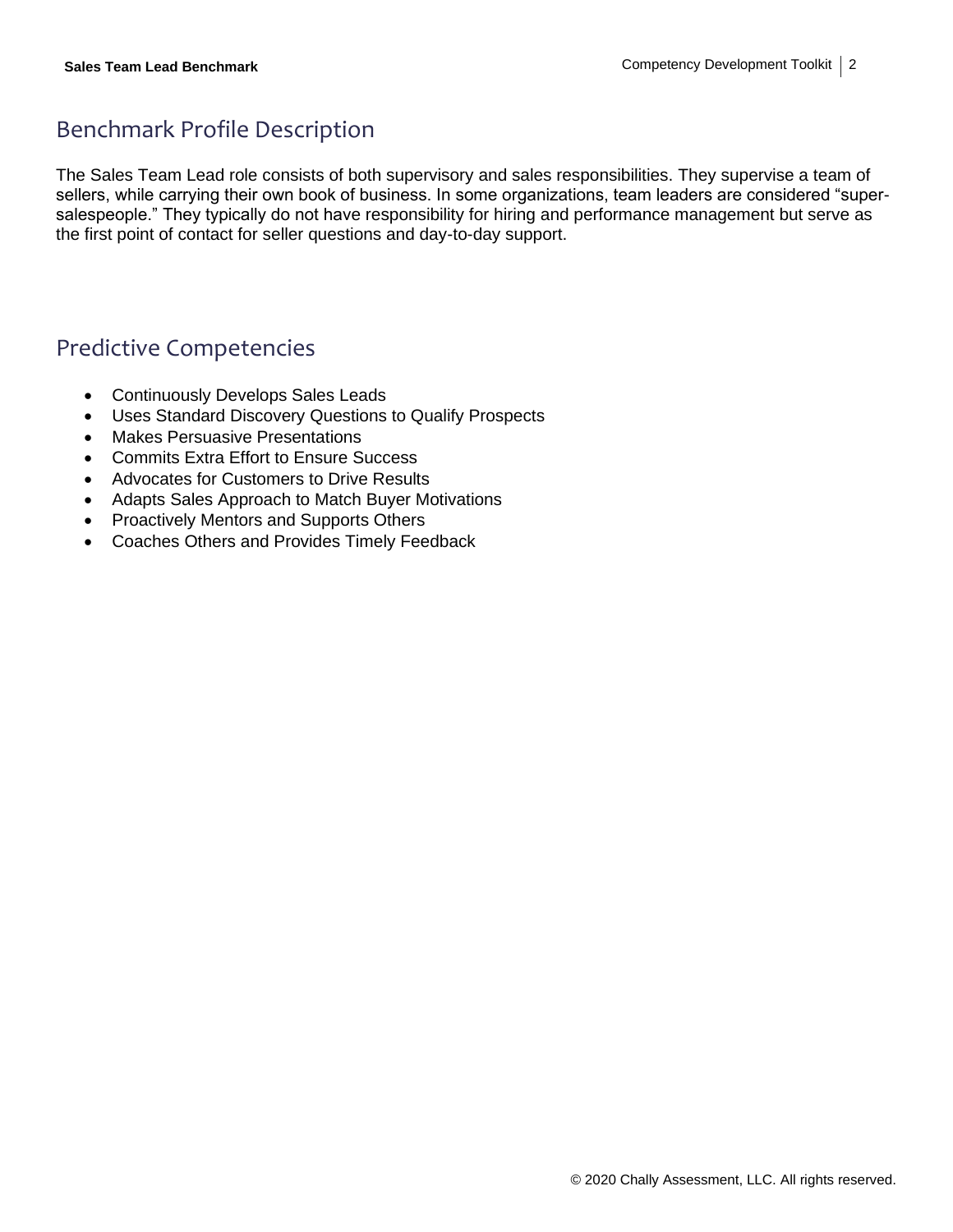### Continuously Develops Sales Leads

Demonstrates the initiative to uncover sales opportunities; actively attracts the interest of potential customers; networks to increase contacts; stays on top of market conditions to uncover new leads; consistently follows up with leads to assess their interest in the product/service offering

|          | <b>LOW SCORES</b>                                                                                                                                      |    | <b>HIGH SCORES</b>                                                                                                                              |
|----------|--------------------------------------------------------------------------------------------------------------------------------------------------------|----|-------------------------------------------------------------------------------------------------------------------------------------------------|
| ×        | Limits networking opportunities by being drawn into<br>social or casual interactions, or by spending time with<br>enjoyable or already familiar people |    | Methodically and regularly networks to develop a<br>prospect list, regardless of the number of leads in the<br>sales funnel                     |
| <b>I</b> | Waits for prospects to raise their hands, believing that<br>marketing efforts or the product itself will attract<br>interest                           | ×  | Develops a frequent and familiar personal profile in<br>organizations or activities that attract the interest of<br>prospective customers       |
| ×        | May limit networking efforts to those times when the<br>sales pipeline is empty                                                                        | a. | Recognizes opportunities to uncover hidden or less<br>obvious prospects by monitoring the competition and                                       |
| ×        | May be inconsistent in creating and following a<br>process that systematically and continually casts a net<br>with the expectation of eventual success | ×  | keeping on top of market conditions<br>Remains pragmatic and objective, versus intuitive and<br>emotional, believing that the payoff comes from |
| ×        | Becomes frustrated or discouraged if a successful 'hit'<br>is not achieved in a fairly short period of time                                            | п  | steadily working the numbers<br>Hard-driving and persistent, and tends to downplay                                                              |
| ×        | May be satisfied with 'cherry picking' and find it<br>tedious to churn through a stream of new contacts to<br>identify the warm or lukewarm leads      |    | social involvement that may interfere with or drain<br>time from prospecting efforts                                                            |
|          |                                                                                                                                                        |    | Organizes contact information in order to<br>systematically follow up on leads                                                                  |

#### Mindset Tips:

- Regularly work the numbers without becoming discouraged although the majority of prospects will not become customers, you never know which leads will pay off.
- Recognize that in order to achieve sales success the sales funnel must be kept full at all times if only 10% of prospects become viable customers, the greater the number of contacts in the funnel, the more sales you will make.

- Set aside a specific time each week to conduct prospecting activities make lead generating your top priority and clear your schedule of those activities that distract you from expanding your prospect list.
- Establish a weekly goal for prospecting activities and strive to meet it, i.e., add five new contacts to your network each week, or make three cold calls to potential customers each week.
- Keep on top of new businesses opening in your territory make a call to introduce yourself and become recognized with the products and services you offer.
- **•** Join appropriate local business and industry organizations and attend meetings regularly.
- **•** During networking events, look around the room to identify people you don't know sticking with contacts you already know is cherry-picking and will lead to a rapid depletion of the sales funnel.
- Use all available company information technology tools at your disposal to collect and organize prospect data.
- Monitor the competition and stay on top of sales trends doing so can introduce a whole new sphere of prospects.
- Identify key decision makers within the target companies that you want to call on and use the resources in your network to secure an introduction.
- Be prepared with a general statement of your organization's qualifications and the benefits to the target customer armed with this information, meeting new prospects will be less intimidating.
- Do not wait for prospects to contact you follow up on initial meetings by keeping contact information organized and up-to-date.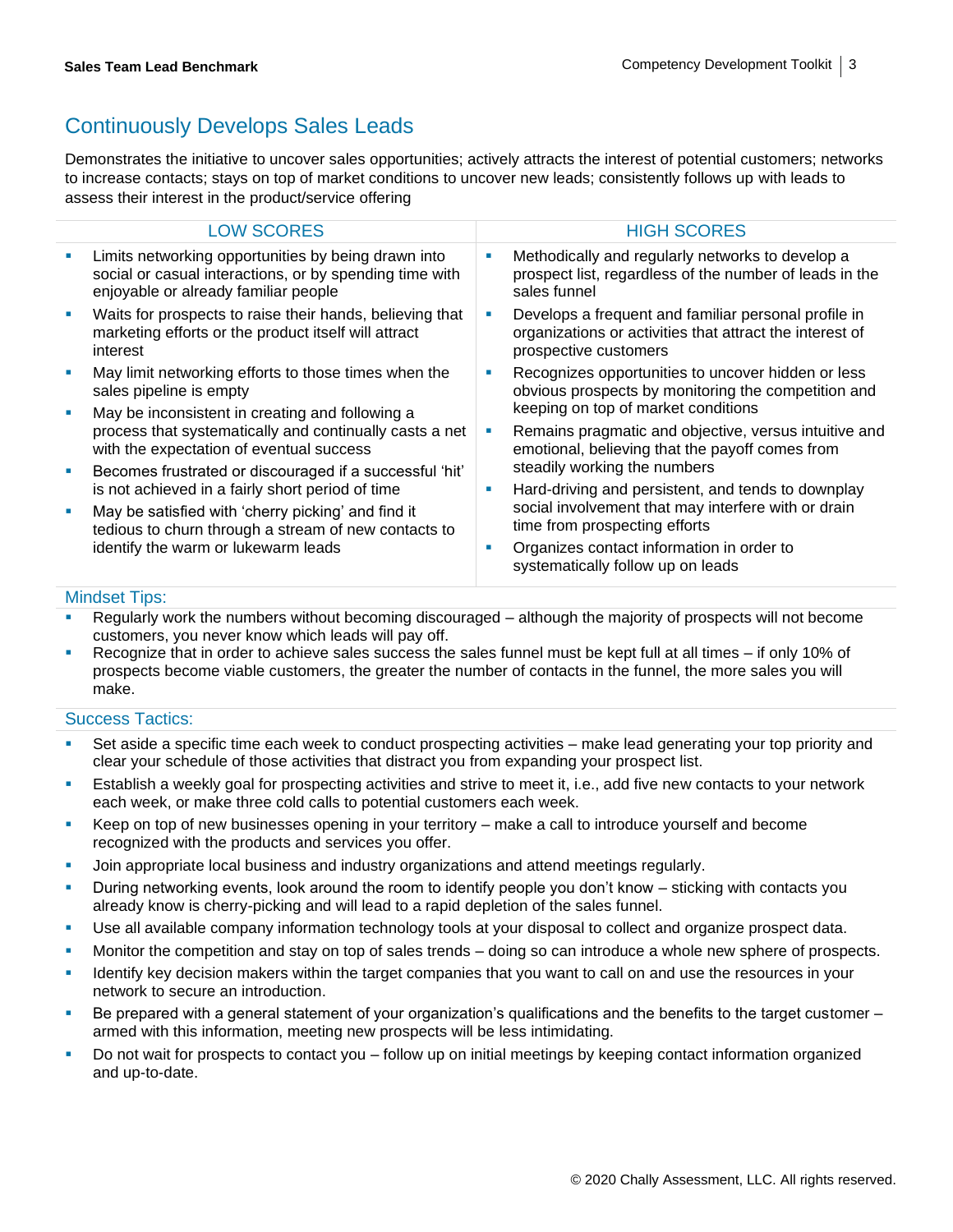### Uses Standard Discovery Questions to Qualify Prospects

Uses a formula or series of questions to determine the prospect's fit with the product; expects to sell to the majority of prospects since they are known to need the seller's products; reacts quickly and objectively to the answers to standard questioning by disqualifying the prospect or proceeding through the selling process

|        | <b>LOW SCORES</b>                                                                                                                                       |         | <b>HIGH SCORES</b>                                                                                                                                                              |                                                                                                      |
|--------|---------------------------------------------------------------------------------------------------------------------------------------------------------|---------|---------------------------------------------------------------------------------------------------------------------------------------------------------------------------------|------------------------------------------------------------------------------------------------------|
| ш      | Uses interest in a prospect's needs or problems or<br>compatibility with contacts as the criteria for spending<br>time with them in the selling process | ш       | Asks tough questions around profitability, capacity,<br>and readiness to buy when evaluating a prospect for<br>potential business opportunities                                 |                                                                                                      |
| ×<br>ш | Finds it difficult to narrow focus to the quality as<br>opposed to the quantity of the business available                                               | M.      | Uses a formula approach to qualifying prospects that<br>addresses typical interest points, such as price and<br>ability to deliver                                              |                                                                                                      |
|        | Exhibits too much optimism and not enough<br>pragmatism to cut loose potential business that would<br>not be profitably serviced                        | ш<br>a. |                                                                                                                                                                                 | Does not allow time to be consumed by prospects<br>who should be disengaged or deferred based on the |
| u,     | Finds it difficult to be objective in assessing the<br>potential of demanding or challenging contacts                                                   |         | quality of business they will provide<br>Remains emotionally detached from the prospect's<br>situation, staying objective in assessing the potential<br>for profitable business |                                                                                                      |

#### Mindset Tips:

- Remain objective when qualifying prospects  $-$  do not go into the meeting with erroneous assumptions.
- Understand that not all sales are equal realize that costs may be incurred for your company if the prospect does not properly fit with the product or your organization's needs.
- Do not become distracted by prospects who should be disengaged if prospects are ready to buy and have profit potential, it will be obvious.
- Remain emotionally detached from the prospect's situation do not allow your personal preferences to cause you to waste time with a prospect who will not yield gain for the company.
- Commit to taking care of those customers who will take care of you.
- Realize that the more time you spend with prospects who are not a good match for the company, the less time you have to spend with those prospects who will improve the bottom-line.
- Remember that only 10 percent of prospects are actually ready to make a purchase at a given time it is up to you to sift through leads to locate that 10 percent.
- Learn that all customers do not deserve equal amounts of attention in order to improve your sales results, you need to cut loose those prospects who do not match your products or needs.

- Engage in role-playing with a colleague in order to refine your ability to uncover a customer's potential to commit to making a purchase.
- Establish criteria by which you can determine the customer's true needs and whether your offering can fulfill them while making a profit for your organization.
- Get feedback from existing customers in order to determine what factors influence their purchase decision use this information to devise a system by which to qualify prospects.
- Create a list of thorough, yet inoffensive, questions that will rate a prospect's potential as a customer.
- **•** Develop a scoring system for prospects in which they are rated by profitability, capacity and readiness to buy.
- Work with a successful salesperson and take note of how they qualify leads utilize their questions and techniques in your own routine.
- Get pointers from colleagues and superiors on how to walk away from a cold deal.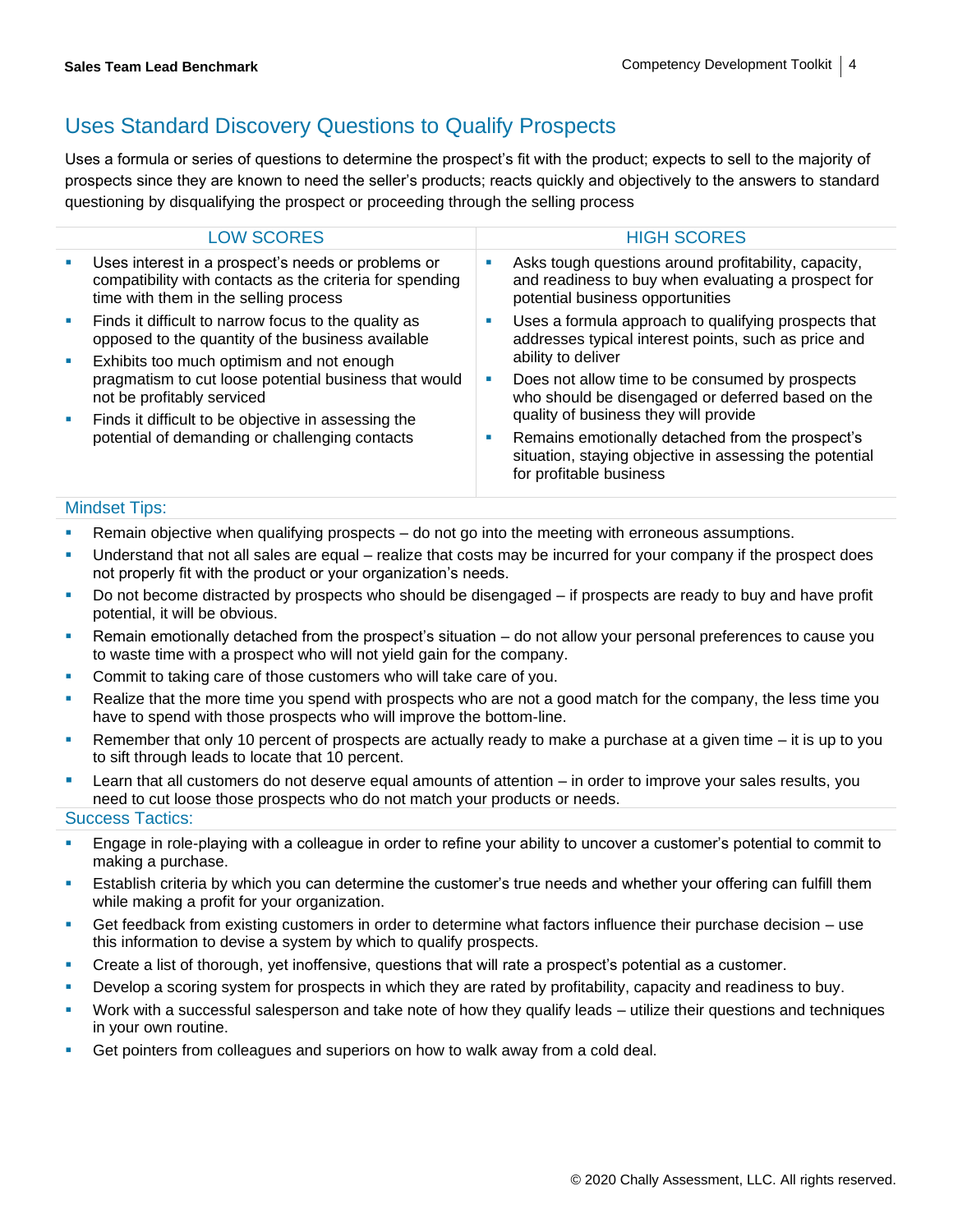### Makes Persuasive Presentations

Excites the customer with an enthusiastic presentation style; demonstrates value and actively promotes products and services by making an emotional appeal; holds the customer's attention and interest by keeping the presentation content relevant; varies style to build toward a buying decision

|                       | <b>LOW SCORES</b>                                                                                                                                                                                                                                                                                                                                                                                                                                                                                                                                                                                                                                                             |        | <b>HIGH SCORES</b>                                                                                                                                                                                                                                                                                                                                                                                                                                                                                                                            |  |
|-----------------------|-------------------------------------------------------------------------------------------------------------------------------------------------------------------------------------------------------------------------------------------------------------------------------------------------------------------------------------------------------------------------------------------------------------------------------------------------------------------------------------------------------------------------------------------------------------------------------------------------------------------------------------------------------------------------------|--------|-----------------------------------------------------------------------------------------------------------------------------------------------------------------------------------------------------------------------------------------------------------------------------------------------------------------------------------------------------------------------------------------------------------------------------------------------------------------------------------------------------------------------------------------------|--|
| ×<br>×<br>×<br>×<br>× | May be more comfortable with establishing a dialogue<br>that emphasizes listening and an exchange of ideas<br>than with making an impact on the audience<br>Uses presentations to entertain rather than inform or<br>persuade<br>Sticks too closely to a script and does not vary the<br>content or emphasis to address the needs of each<br>audience<br>Too focused on the mechanics of the presentation<br>itself to pay attention to audience understanding and<br>concurrence<br>Cannot easily adjust to a nonsupportive audience<br>response and may rush an ineffective presentation<br>just to finish it rather than alter the presentation to<br>change that response | ш<br>п | Makes formal presentations that focus on creating an<br>impact while communicating information<br>Has the potential to capture and hold the audience's<br>attention<br>Takes charge and keeps control of the information<br>being communicated through a presentation that is<br>polished and rehearsed<br>Varies style and content to appeal to the audience<br>Projects enthusiasm about a solution to the audience,<br>moving them closer to a buying decision<br>Monitors audience response and adjusts presentation<br>to stay on target |  |
|                       | <b>Mindset Tips:</b>                                                                                                                                                                                                                                                                                                                                                                                                                                                                                                                                                                                                                                                          |        |                                                                                                                                                                                                                                                                                                                                                                                                                                                                                                                                               |  |

- Commit to becoming fully informed about your product, so that you can answer questions and easily highlight exciting features.
- Get to know your customer so that you can focus your presentation on those benefits that they will find most interesting.
- Do not focus so much on conveying information that you lose sight of style be informative, but strive to be entertaining.
- Strive to focus less on your words and more on audience reaction if you note boredom, make a mental note of what you were saying at the time.

- Analyze your presentations to see if they are too bland or overly detailed modify them to generate more excitement.
- Record your presentations and then watch them so that you can see, firsthand, where you lose audience attention.
- Attend presentations by charismatic colleagues take note of the techniques they use to generate excitement and implement them in your own presentations.
- Ask an experienced co-worker to listen to your presentations ask them for pointers on how to add excitement to the content.
- Write your presentation on paper before performing it highlight all the verbs you use and try to replace them with words that denote more dynamic action.
- **EXECT** Attend a formal public speaking class that can ease your fears and hone your performance skills.
- Practice your presentations until you're comfortable enough to perform them in a more casual, conversational style.
- **•** Speak as often as you can in non-work related areas so that you can gain the confidence you need.
- **EXECT ASSED** List all the questions asked during your presentation repeat questions may need to be worked into the presentation itself.
- Analyze your audience and modify your presentation to suit their personality for example, if they are more technically oriented, focus on the technical aspects of your product.
- Work with different groups to learn how to analyze audience reaction and how to alter your message to reach them.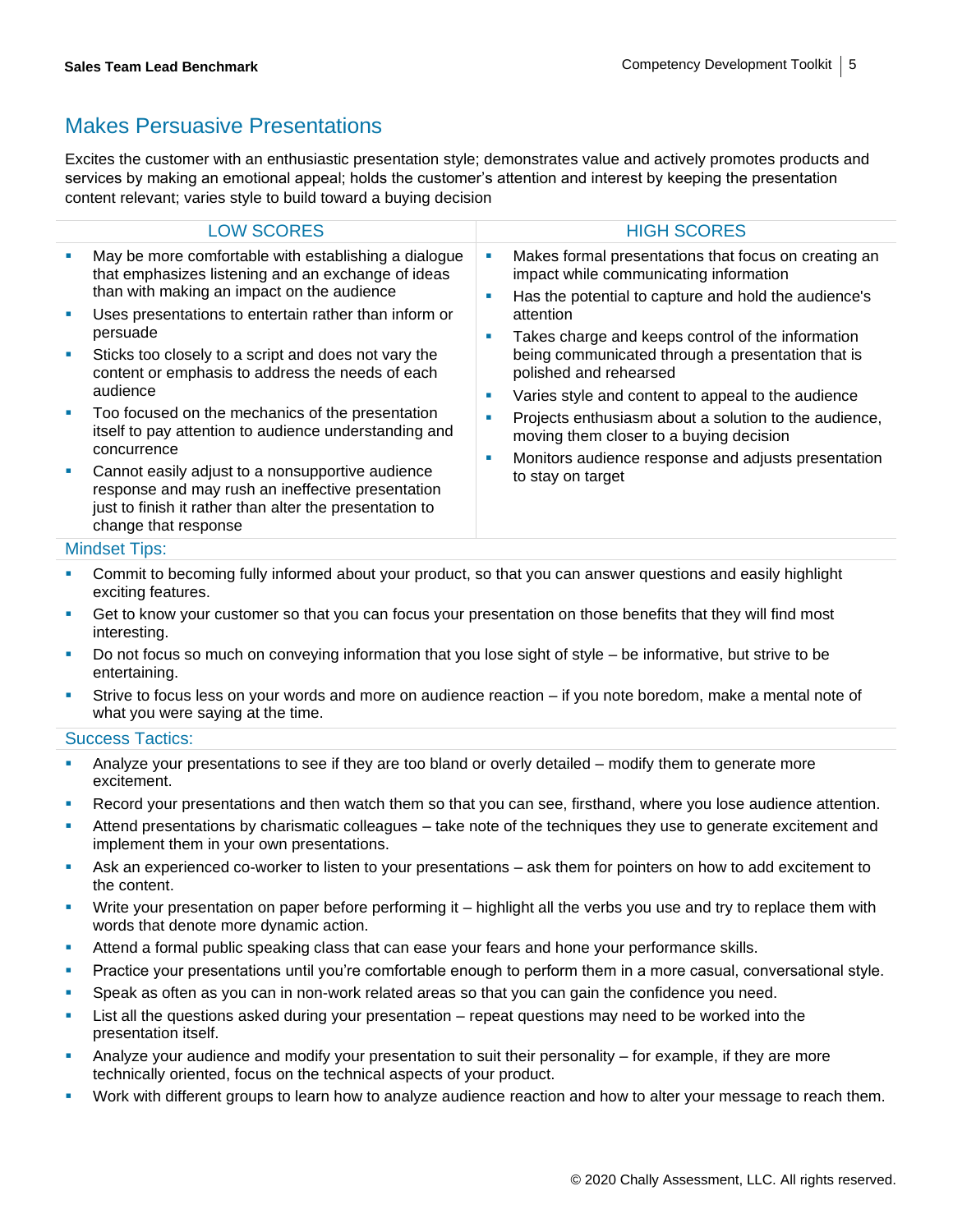### Commits Extra Effort to Ensure Success

Thrives on working; tends to achieve higher results in direct proportion to the time they are willing to commit to their work; remains focused on the goal and not easily discouraged or distracted; uses work as an opportunity for interaction and incorporates interpersonal contacts into task accomplishment; sees work as a major source of personal satisfaction

|    | <b>LOW SCORES</b>                                                                                                                                                                                             |        | <b>HIGH SCORES</b>                                                                                                                                                                                   |  |
|----|---------------------------------------------------------------------------------------------------------------------------------------------------------------------------------------------------------------|--------|------------------------------------------------------------------------------------------------------------------------------------------------------------------------------------------------------|--|
| ×  | May embrace a somewhat rigid separation of<br>professional and personal commitments that limits<br>flexibility in balancing the time and resources devoted<br>to work and leisure                             | ×      | Seeks to balance work and life priorities while<br>committing time and resources to results<br>accomplishment that surpasses what is just<br>acceptable or expected                                  |  |
| Ű, | More inclined to work a set schedule of hours than to<br>commit resources as required by the objective                                                                                                        | ×      | Dedicated to achieving business results, even at<br>some personal sacrifice                                                                                                                          |  |
| ×  | Distinguishes personal time from work and career<br>commitments and not likely to make consistent<br>sacrifices in their personal lives to accommodate<br>extraordinary advancements in their work objectives | ×<br>× | Defines themselves to a great extent by their work<br>and derives personal satisfaction from success and<br>accomplishments in their career<br>Builds into the schedule the time required to lay the |  |
| ×  | Becomes distracted by unexpected obstacles or may<br>not effectively plan to deal with job demands                                                                                                            |        | groundwork and develop the plans for achieving work<br>objectives                                                                                                                                    |  |
| ш  | May not recognize that opportunities to advance goals<br>can be present in the personal interactions that occur<br>in the workplace                                                                           | ×      | Retains control of objectives by preparing action steps<br>and evaluating progress                                                                                                                   |  |
|    |                                                                                                                                                                                                               | ш      | Remains focused when the commitment to their work<br>is threatened by internal or external distractions                                                                                              |  |
|    |                                                                                                                                                                                                               | ×      | Enjoys finding opportunities to mix personal<br>interaction with goal accomplishment                                                                                                                 |  |
|    | <b>Mindset Tips:</b>                                                                                                                                                                                          |        |                                                                                                                                                                                                      |  |

- Be willing to sacrifice personal time to accomplish important tasks and develop skills that will assist you in reaching career objectives.
- Use social events as an opportunity to network and/or learn more about customer needs and expectations.
- Understand that socialization can provide you with sources of information that could help you meet career goals having a network of experts at your disposal can make obstacles easier to overcome.
- View each contact as a doorway to new information/opportunities.

- **■** Identify the overall goals you are working toward and then determine what you need to do to achieve them make the completion of these tasks your top priority.
- **•** Set aside time each week to work on developing skills/capabilities you will need to accomplish career objectives.
- **Ease into a more demanding schedule by setting aside a few days a week where you will work until your daily tasks** are complete, rather than working until a pre-set quitting time.
- If goal accomplishment is not a sufficient motivator in its own right, find a personally satisfying reward that will help you to stay focused on completing daily tasks and, ultimately, achieving career success.
- **EXTED 4** Find a mentor who can help to keep you inspired when you feel that you're losing the drive to succeed, go to this person to discuss your goals and reinforce what you need to do to achieve them.
- **•** Speak with successful colleagues ask them what tools they use to work more efficiently and try to apply them.
- Analyze your workday and identify and minimize factors preventing you from accomplishing important tasks.
- **■** Use all available technology tools to streamline your work processes for maximum efficiency and effectiveness.
- Challenge yourself to produce higher quality results at the close of each week, examine the results you've produced and determine what you can do to improve them next time.
- **EXEL Before attending social functions, make a list of questions that will keep you focused on the business aspect of the** interaction as well as provide a means for breaking the ice.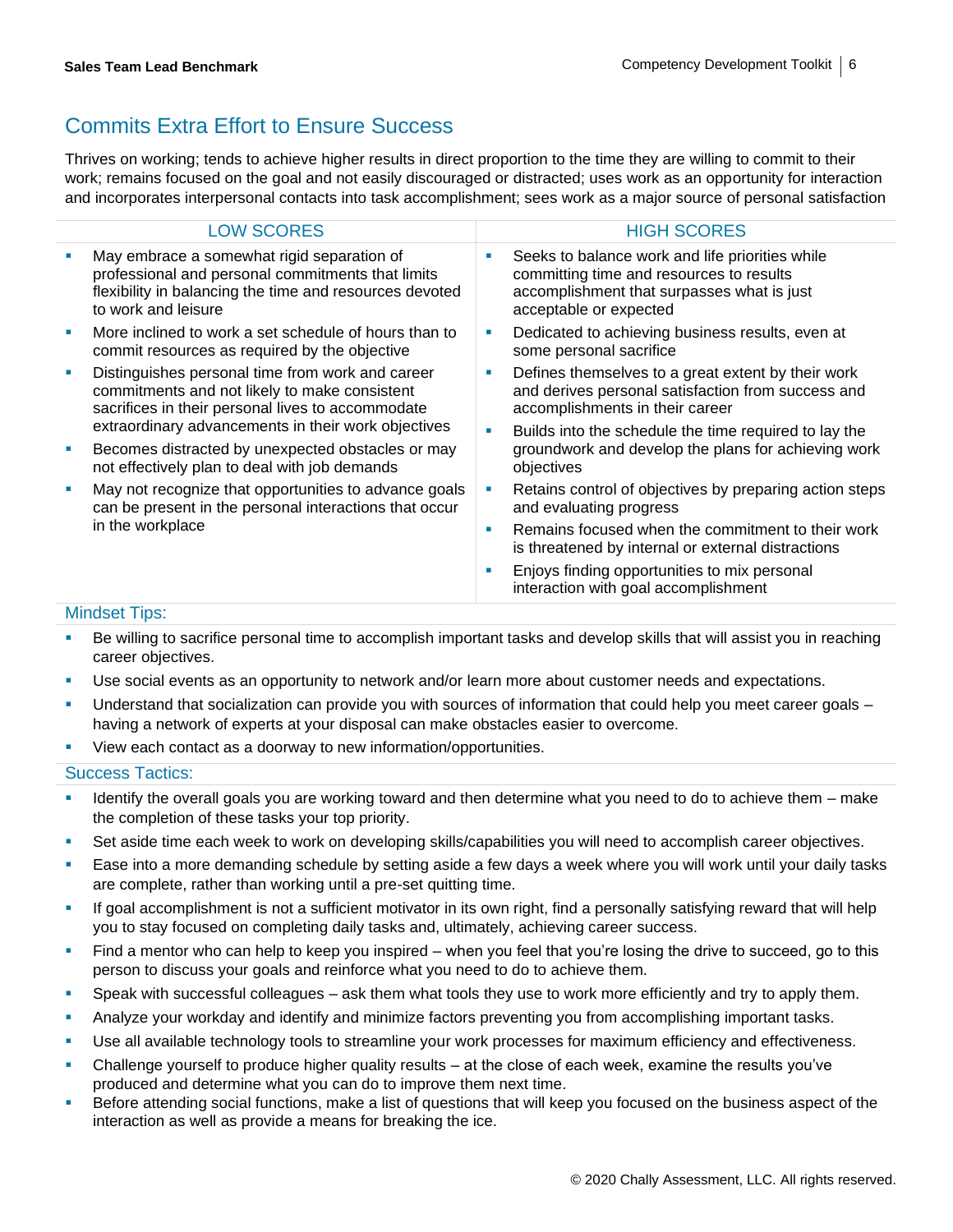### Advocates for Customers to Drive Results

Consistently achieves above-average sales results by understanding the customer's business, empathizing with their problems and setting a plan to meet their needs; tirelessly focuses on building strong relationships with customers by acting on their behalf to work the seller's internal systems to meet their requirements; sees partnering with customers as the efficient method to reach personal sales career goals

|                        | <b>LOW SCORES</b>                                                                                                               |    | <b>HIGH SCORES</b>                                                                                                                                                   |  |  |
|------------------------|---------------------------------------------------------------------------------------------------------------------------------|----|----------------------------------------------------------------------------------------------------------------------------------------------------------------------|--|--|
| ×                      | May adopt a casual or relaxed approach that fails to<br>project personal dedication to achieving or<br>surpassing sales targets | u, | Driven to achieve or exceed targeted results and uses<br>sales as a means to get there; hungry to be a top<br>producer                                               |  |  |
| ×                      | Can be content with marginal success or lowers<br>goals to reach a level of success that is easier to<br>accomplish             |    | Holds results achievement to a high personal standard<br>Believes in taking personal responsibility for the level<br>of success achieved                             |  |  |
| ×                      | May not sustain the intensity needed to consistently<br>meet or exceed sales objectives                                         |    | Unwilling to have goal achievement derailed by internal<br>politics or bureaucratic procedures                                                                       |  |  |
| ×                      | Wants to be successful on own terms without tying<br>efforts or results to effectively fulfilling customer<br>requirements      |    | Promotes a sense of partnering with customers<br>Takes the first step to establish a trusting relationship                                                           |  |  |
| ×                      | Achieves results that will support career progression<br>more so than strengthen partnerships with<br>customers                 |    | that assures customers of a commitment<br>Genuinely interested in understanding customer needs<br>and works the company's internal systems to satisfy<br>those needs |  |  |
| ×<br>customer alliance | Can be impersonal or detached in approach to the<br>sales process, minimizing the opportunity to build a                        |    | Collaborates with a network of support resources to<br>satisfy customer requirements                                                                                 |  |  |
|                        | <b>Mindset Tips:</b>                                                                                                            |    |                                                                                                                                                                      |  |  |

- Understand how setting high standards will aid you in achieving excellent sales results.
- Remember that you are not locked into producing mediocre results you have leeway in stretching company policy in order to attain customer satisfaction.
- Push yourself to control sales results working around the system is commendable if the results produced justify your efforts.
- Do not be afraid of ruffling feathers by stepping outside standard procedures pushing beyond boundaries is what helps a company to grow.
- Commit to taking steps that will push your sales results from good to great, even if those steps go beyond known processes.
- Just because current procedures will produce mediocre results does not mean that you should think that's the best you can do – challenge yourself to work the system to improve the outcome.
- **EXE** Remember that any extra effort you expend will be rewarded several times over.
- **•** Ask customers what else you can do to be of assistance it conveys your willingness to act on their behalf.

**•** Understand that by forming an alliance with your customers, they will be more apt to purchase from you. Success Tactics:

- **•** Increase your daily output incrementally ramp yourself up to the pace maintained by top producers.
- **Encourage your customers to share their opinions** listening is a large part of the advocacy process.
- **EXECT** Familiarize yourself with all the internal resources at your disposal this way, when a customer issue arises, you can remedy it quickly and effectively.
- Schedule regular feedback sessions with customers so they can offer suggestions and comments implement these suggestions whenever possible.
- Remember that customer advocacy is more than solving problems you need to keep in regular contact with customers in order to obtain their feedback.
- Work with a colleague who is a strong customer advocate take note of what this person does to build an alliance with customers and then implement those tools during your own interactions.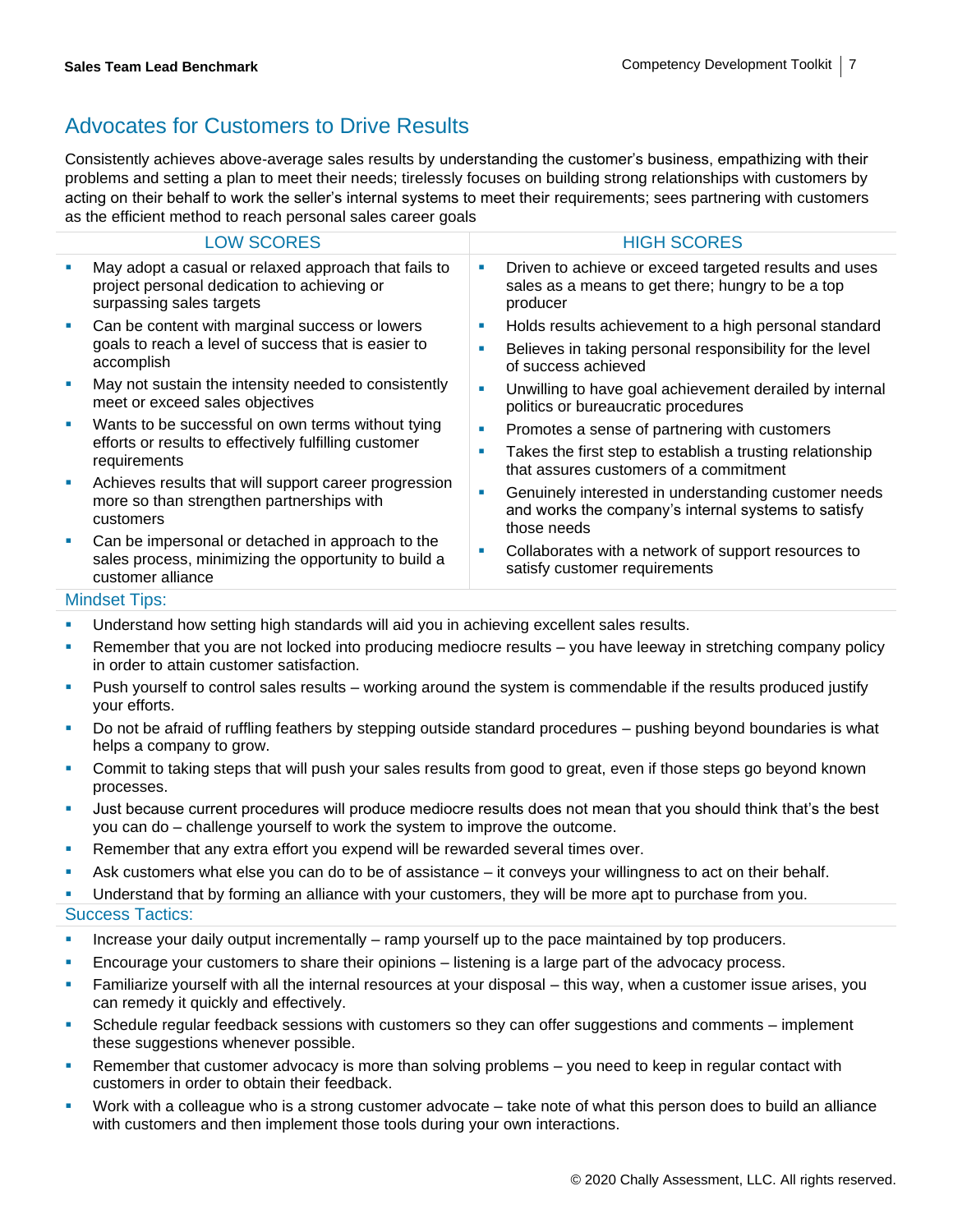### Adapts Sales Approach to Match Buyer Motivations

Gathers essential information to determine the benefits others need in order to be sold; willing to adjust approach to fit different buyer motivations; influences or persuades others by determining how the other individual can benefit, and then communicates those advantages

|        | <b>LOW SCORES</b>                                                                                                                                |    | <b>HIGH SCORES</b>                                                                                                             |
|--------|--------------------------------------------------------------------------------------------------------------------------------------------------|----|--------------------------------------------------------------------------------------------------------------------------------|
| ×<br>× | May not be committed to researching what benefits<br>the prospect needs in order to be sold<br>Might not recognize that prospects have different | M. | Will work to acquire the information needed to<br>determine what benefits will motivate prospects to<br>make a buying decision |
|        | buying motivations and may sell the same way to all<br>people                                                                                    | M. | Able to use knowledge gleaned about prospect needs<br>to vary sales approach according to different buyer<br>motivations       |

#### Mindset Tips:

- Treat prospects as individuals and seek to understand their unique needs, expectations, and motivations work to determine what is important to each customer and then appeal to that hot button.
- Don't make assumptions about a new prospect based on past experiences treat each situation and prospect as a blank slate.
- Understand that the best salespeople work to understand the other party's point of view and then positions the benefits in a customer-oriented way in order to achieve buy-in.
- Seek to understand each prospect's unique decision-making and buying criteria and ensure you appeal to those needs in your sales approach – for example, if the customer is concerned with being on the cutting edge of technology, be sure to appeal to that motivator in your routine.

- Develop a formal process for understanding the customer's viewpoint and then select the most appropriate sales approach.
- Work with a colleague who accurately assesses customer motivations take note of the methods this person uses to determine what sales approach will gain buy-in.
- Prepare and ask a variety of open-ended questions to elicit as much information as possible from prospects about their needs, expectations, and key priorities so that you can vary your sales approach accordingly.
- Analyze your past few sales calls check to see if you successfully vary your sales approach to suit the prospect or if you're taking a one-size-fits-all approach. Make the necessary changes.
- Role-play with a colleague or superior so you can practice uncovering specific motivators and then varying your sales approach to appeal to the other party's point-of-view.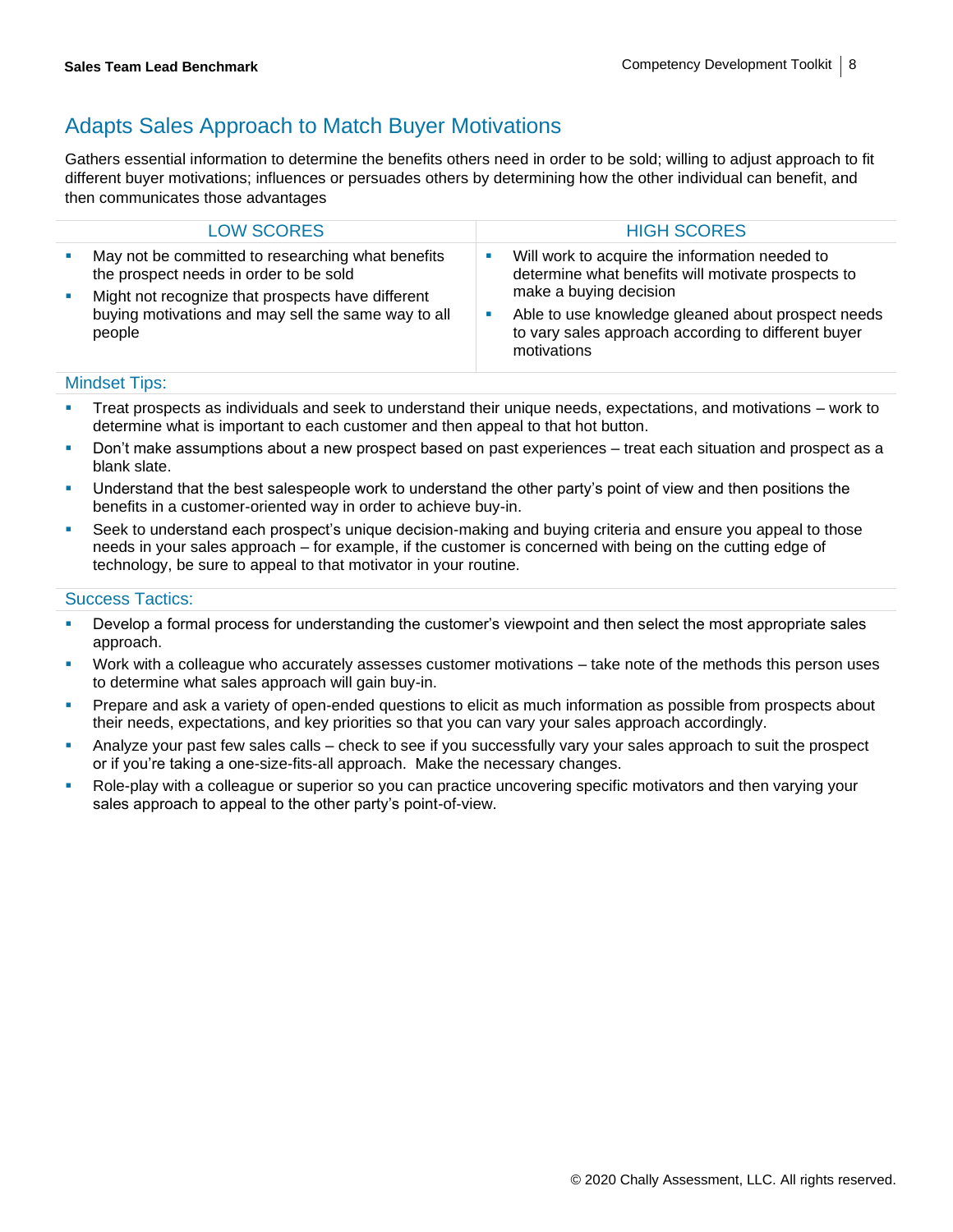### Proactively Mentors and Supports Others

Derives genuine satisfaction from giving advice, encouragement, and support to others; takes pride in nurturing and developing others; seeks opportunities to share expertise and experience in a mentoring role; is willing to address basic or rudimentary issues necessary to bring a novice up to speed; takes responsibility for motivating others to learn and grow

|                             | <b>LOW SCORES</b>                                                                                                    |               | <b>HIGH SCORES</b>                                                                                                        |
|-----------------------------|----------------------------------------------------------------------------------------------------------------------|---------------|---------------------------------------------------------------------------------------------------------------------------|
| <b>SIL</b>                  | Loses patience with individuals lacking the motivation<br>or enthusiasm to learn what is being taught                | ш             | Serves as a mentor and coach to those needing<br>individual guidance                                                      |
| $\mathcal{L}_{\mathcal{A}}$ | Prefers to offer expertise to those who have mastered<br>the basics and are actively seeking advanced<br>learning    | ×<br>a.<br>a. | Derives satisfaction from giving encouragement and<br>support to others<br>Volunteers advice or assistance to help others |
| u.                          | Waits for advice and support to be requested by<br>individuals interested in learning rather than being<br>proactive |               | achieve job and career success<br>Adjusts coaching to accommodate novices as well as<br>more experienced individuals      |
| a.                          | Does not want to appear invasive by offering help<br>without invitation                                              |               | Takes pride in being a role model                                                                                         |
|                             | Resists being obligated to function in an advisory<br>capacity                                                       |               |                                                                                                                           |

### Mindset Tips:

- **■** Understand that your role as mentor and teacher is required in order to achieve organizational goals.
- **•** Commit to sharing as much as your knowledge as possible so that others do not need to learn the hard way.
- Realize that although others may not heed your advice, your input is still essential to their success.
- **•** Do not fall into the trap of expecting everyone to be at your level of expertise everyone learns at a different pace.
- **Focus on the impact that your mentoring will have on the future of the company.**
- **•** Think about when you were starting out in your field odds are you had a mentor to help show you the ropes.
- **EXECT** Realize that although you may not like when others solicit advice, not everyone feels the same way.

- Actively give advice  $-$  your expertise may help in solving difficult problems.
- **■** Make a conscientious effort to share your knowledge with all your co-workers, especially those who are naïve and inexperienced, as they can benefit most from your input.
- Remain focused on the higher goal of bringing less experienced workers up to speed it will help to prevent you from losing patience.
- **•** Commit to teaching the basics of your field as well as advanced concepts everyone can benefit from your experience, not just those who learn quickly.
- **EXECT Strive to see the big picture sharing your opinions and knowledge can ensure the company's success well into** the future.
- Realize that some co-workers will not ask for help, even when they need it therefore waiting to share knowledge until you are asked will only exacerbate the problem.
- Understand that you need not be intrusive to share knowledge sometimes a simple word of advice can keep others on the right path.
- Know that although hand-holding can become tedious, it is sometimes the only way to bring others up to speed.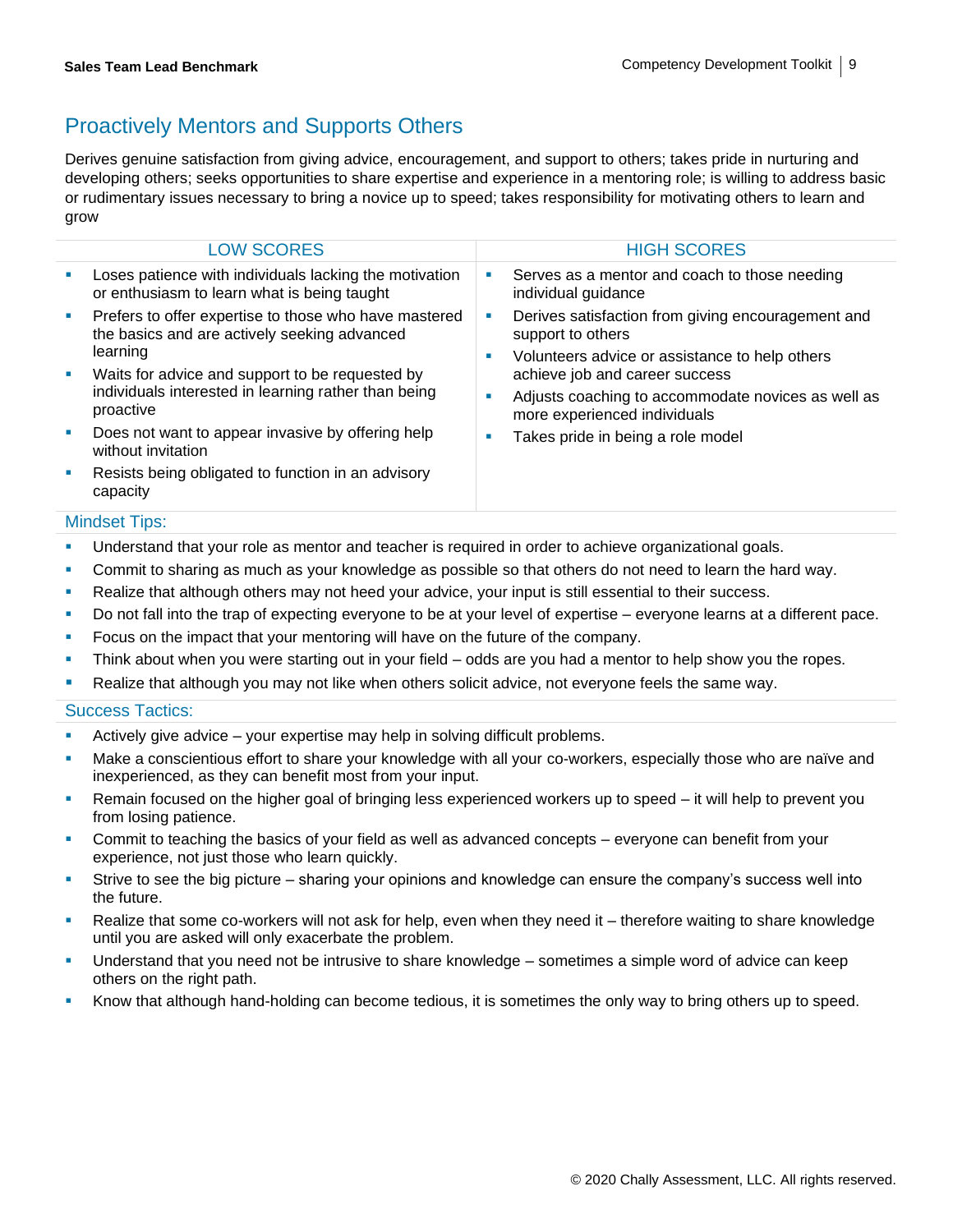### Coaches Others and Provides Timely Feedback

Understands the critical role modeling and demonstration play in the ongoing development of direct reports; spends sufficient time with direct reports to provide guidance and coaching where needed and commits to regularly creating opportunities to share expertise; provides instruction, positive models, and opportunities for observation in order to help others perform successfully and develop skills; encourages questions to ensure understanding; observes progress, judges the effectiveness of reports, and provides timely and appropriate feedback on progress

| <b>LOW SCORES</b>                                                                                                                                   |   | <b>HIGH SCORES</b>                                                                                                                                                                                                                                                                                                  |
|-----------------------------------------------------------------------------------------------------------------------------------------------------|---|---------------------------------------------------------------------------------------------------------------------------------------------------------------------------------------------------------------------------------------------------------------------------------------------------------------------|
| Can be tempted to take over for the individual rather<br>than stand back and function as a final safety net (let<br>them learn from their mistakes) | ш | Commits to conducting regular instructional exercises<br>Keeps focus on coaching and support to increase the<br>level of expertise of the report, relegating own<br>administrative or procedural tasks to a lower priority<br>Uses demonstrations to model effective techniques<br>for less experienced individuals |
| May focus on tracking administrative or procedural<br>issues at the expense of taking time to mentor others                                         |   |                                                                                                                                                                                                                                                                                                                     |
| May not feel comfortable evaluating reports'                                                                                                        |   |                                                                                                                                                                                                                                                                                                                     |
| performance and providing suggestions for<br>improvement or alternate approaches                                                                    |   | Regularly observes others in action to offer<br>suggestions and feedback for skill development                                                                                                                                                                                                                      |

#### Mindset Tips:

- **EXECT** Realize that although joining others on sales calls may be time consuming, it is necessary to ensure the future success of the company.
- Resist the temptation to take the sales call out of the hands of the other party  $-$  they need hands on experience as well as coaching.
- Remember that it is not enough to merely point out where the other party is falling short, you also need to provide suggestions for improvement.
- Use the time between calls to discuss the previous sales call and make helpful suggestions  $-$  it is easier to discuss issues when they are clear in both of your minds.

- Keep lists of suggestions that have proven successful for you so that you can share them with team members
- Make notes of difficult sales calls you may have closed and exactly what tactics proved useful.
- **Position yourself as an added resource for the salesperson and an advocate for the customer.**
- **•** Uncover what administrative duties might be standing in the way of you making joint sales calls.
- Select the most experienced, successful, and trustworthy salespeople to accompany others on calls when you're unavailable.
- Devise a schedule wherein joint sales calls take top priority and other tasks are completed at the very beginning and very end of the day.
- Create a checklist for monitoring other salespeople and team members provide helpful hints for each area in which the other party falls short.
- Lend advice to less experienced salespeople you are not criticizing, but helping others to become successful.
- Ensure that you thoroughly explain the sales process others need to understand how the successful completion of each step will bring them closer to making a sale.
- Use the time between calls to discuss the previous sales call and make helpful suggestions it is easier to discuss issues when they are clear in both of your minds.
- Anticipate where a salesperson could fall short and compose a list of helpful hints that you and they can use as a reference guide.